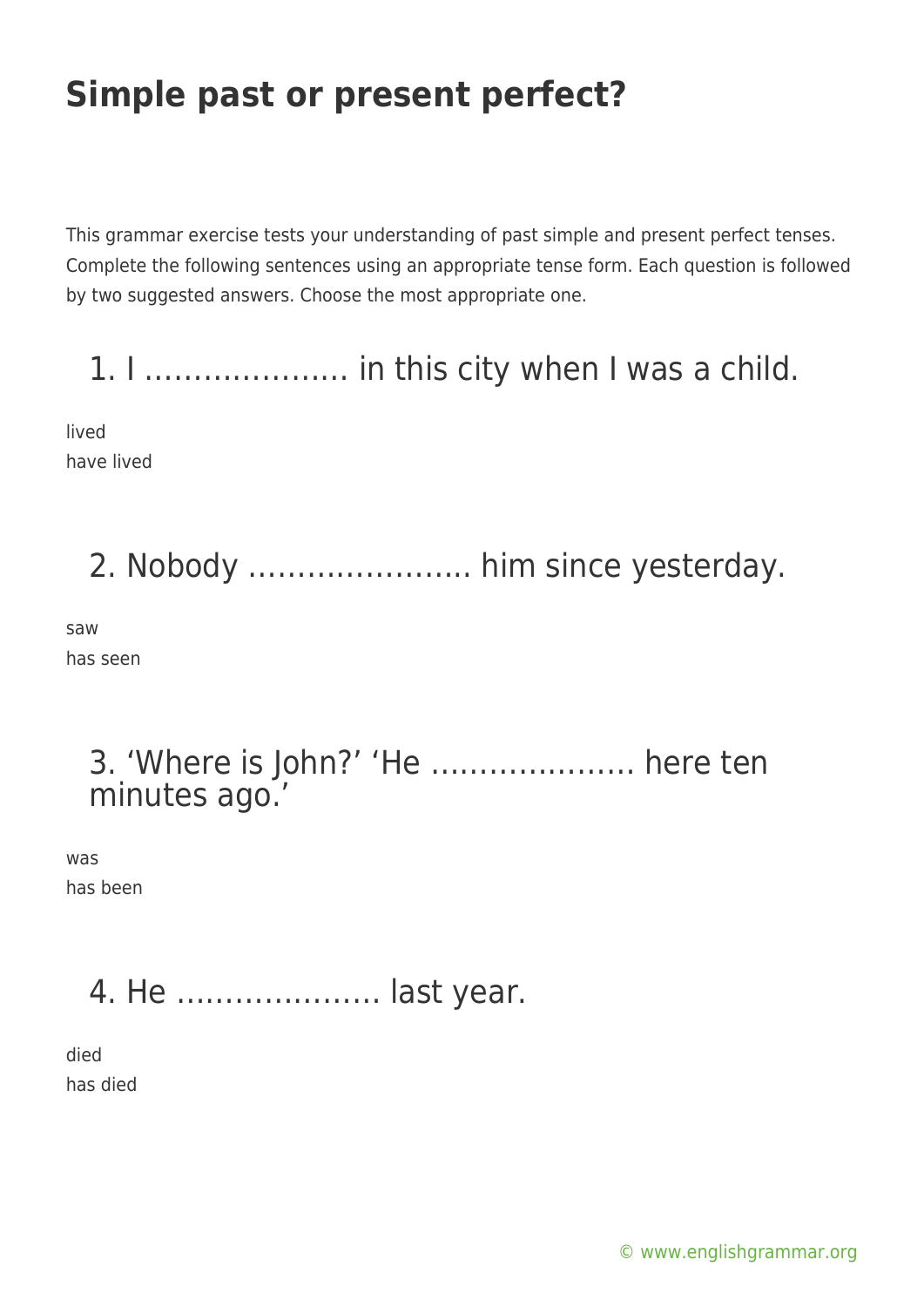5. She ………………….. since she left school.

was unemployed has been unemployed

### 6. They ………………….. the contract last week.

signed have signed

## 7. The film …………………… . yet.

has not been released was not released

#### 8. She …………………. ill since she returned from Malaysia.

has been was

9. I …………………. your brother yesterday.

met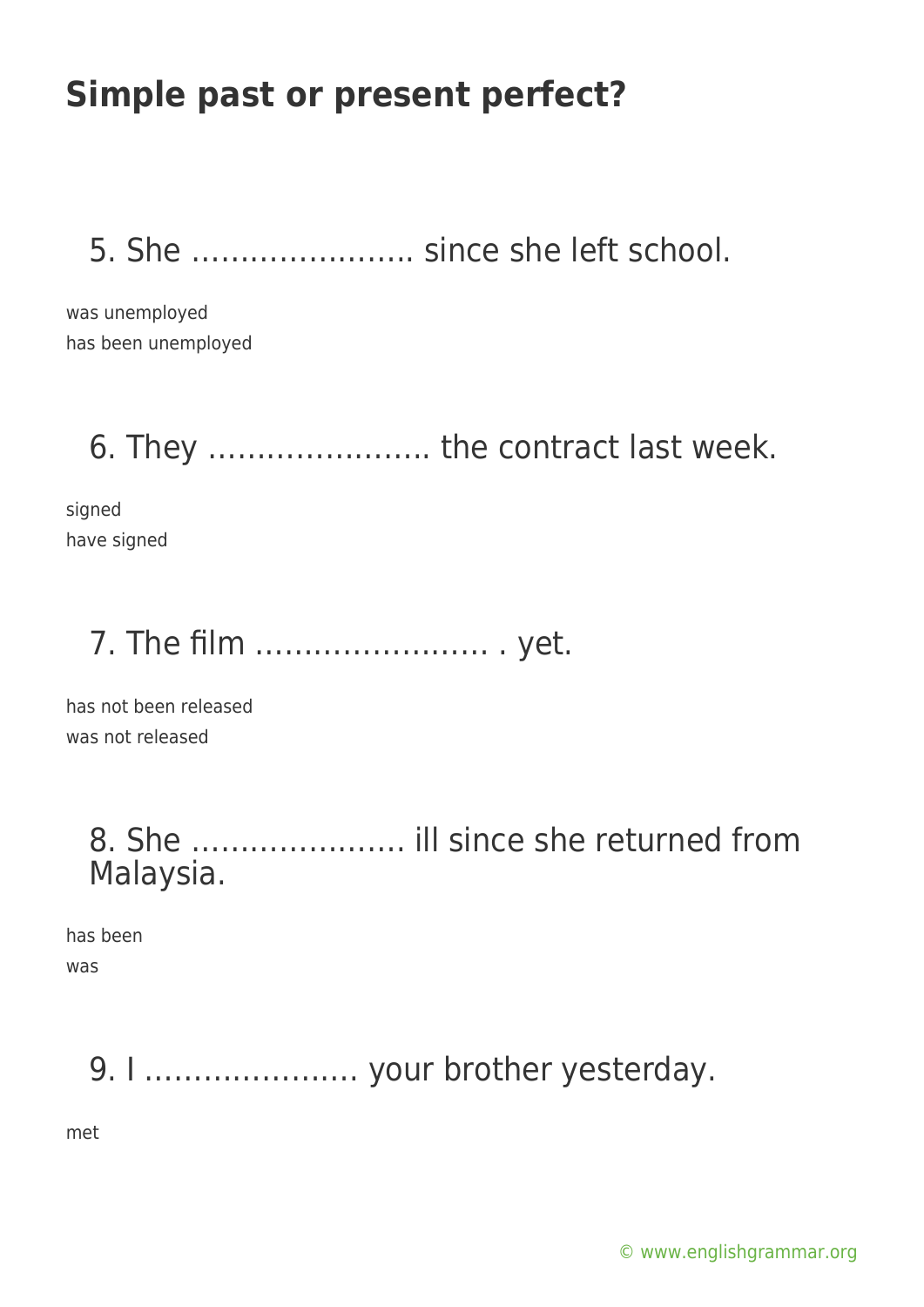have met

### 10. Look. Somebody ………………….. their umbrella behind.

left has left

#### Answers

- 1. I lived in this city when I was a child.
- 2. Nobody has seen him since yesterday.
- 3. 'Where is John?' 'He was here ten minutes ago.'
- 4. He died last year.
- 5. She has been unemployed since she left school.
- 6. They signed the contract last week.
- 7. The film has not been released yet.
- 8. She has been ill since she returned from Malaysia.
- 9. I met your brother yesterday.